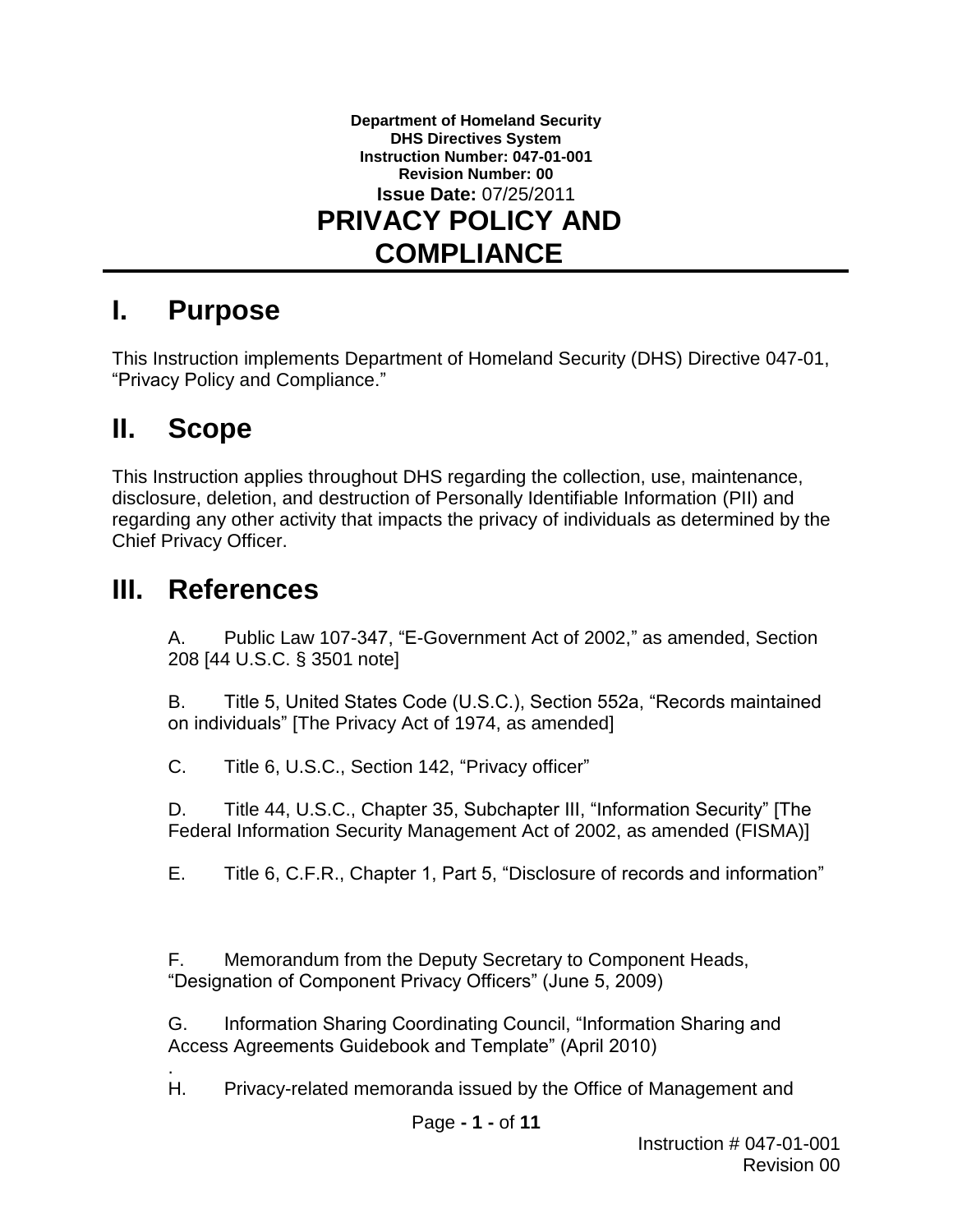Budget, including, but not limited to:

1. OMB Memorandum 07-16, "Safeguarding Against and Responding to the Breach of Personally Identifiable Information" (May 22, 2007)

2. OMB Memorandum 06-20, "FY 2006 Reporting Instructions for the Federal Information Security Management Act and Agency Privacy Management" (July 17, 2006)

3. OMB Memorandum 06-19, "Reporting Incidents Involving Personally Identifiable Information and Incorporating the Cost for Security in Agency Information Technology Investments" (July 12, 2006)

4. OMB Memorandum 06-16, "Protection of Sensitive Agency Information" (June 23, 2006)

5. OMB Memorandum 06-15, "Safeguarding Personally Identifiable Information" (May 22, 2006)

6. OMB Memorandum 05-08, "Designation of Senior Agency Officials for Privacy" (February 11, 2005)

7. OMB Circular No. A-130, "Transmittal Memorandum #4, Management of Federal Information Resources" (November 28, 2000)

I. Privacy policy guidance and requirements issued (as updated) by the Chief Privacy Officer and published on the Privacy Office website, including but not limited to:

- 1. Privacy Policy Guidance Memorandum 2011-01, *Privacy Act Amendment Requests* (February 11, 2011)
- 2. Privacy and Civil Liberties Guidance Memorandum 2009-01, *The Department of Homeland Security's Federal Information Sharing Environment Privacy and Civil Liberties Protection Policy* (June 5, 2009)
- 3. Privacy Policy Guidance Memorandum 2008-02, *DHS Policy Regarding Privacy Impact Assessments* (December 30, 2008)
- 4. Privacy Policy Guidance Memorandum 2008-01, *The Fair Information Practice Principles: Framework for Privacy Policy at the Department of Homeland Security* (December 29, 2008)
- 5. Privacy Policy Guidance Memorandum 2007-02, *Regarding Use of Social Security Numbers at the Department of Homeland Security*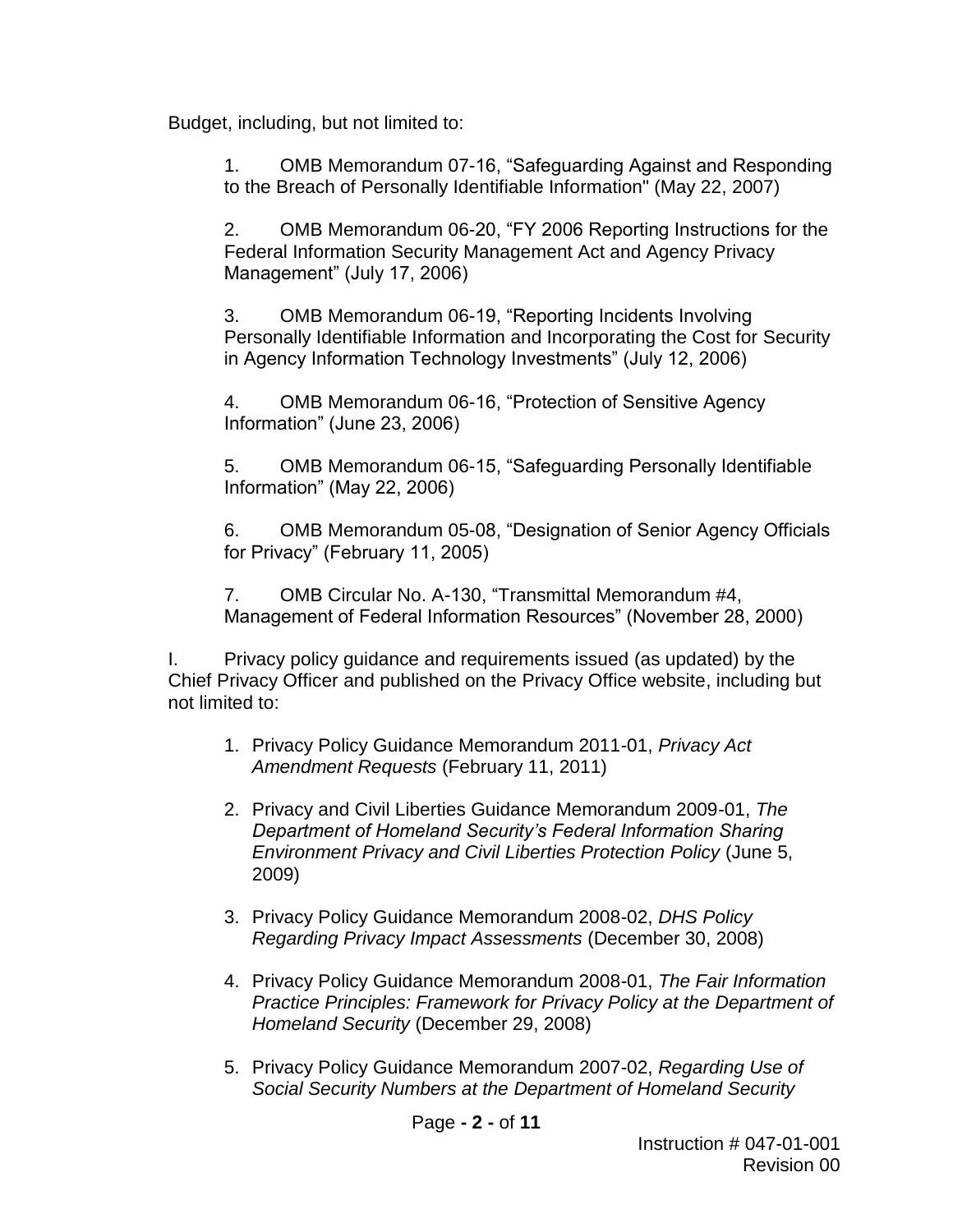(June 4, 2007)

- 6. Privacy Policy Guidance Memorandum 2007-01, *Regarding Collection Use, Retention, and Dissemination of Information on Non-U.S. Persons* (as amended January 7, 2009)
- 7. Handbook for Safeguarding Sensitive Personally Identifiable Information at DHS (October 31, 2008)
- 8. Privacy Incident Handling Guidance (PIHG) (September 10, 2007)
- 9. Privacy Incident Handling Guidance (PIHG) Desktop User's Guide (September 28, 2008)
- 10. Privacy Impact Assessment Guidance and Template (June 2010)
- 11. Official Guidance: System of Records Notices (April 2008)

12. Privacy Threshold Analysis Template (June 10, 2010)

# **IV. Definitions**

A. *Fair Information Practice Principles* means the policy framework adopted by the Department in Directive 047-01 regarding the collection, use, maintenance, disclosure, deletion, or destruction of Personally Identifiable Information.

B. *Individual* means a natural person, including a United States citizen, Legal Permanent Resident, visitor to the United States, alien, DHS employee, or DHS contractor.

C. *Information Sharing Access Agreement (ISAA)* means an agreement that defines the terms and conditions of information/data exchanges between two or more parties. ISAA encompasses agreements in any form, including Memoranda of Understanding, Memoranda of Agreement, Letters of Intent, etc.

D. *Mixed System of Records* means a system of records (as defined in the Privacy Act of 1974, as amended, 5 U.S.C. 552a(a)(5)) that includes Personally Identifiable Information about United States Citizens, Legal Permanent Residents and visitors to the United States or aliens.

E. *Personally Identifiable Information (PII)* means any information that permits the identity of an individual to be directly or indirectly inferred, including other information that is linked or linkable to an individual.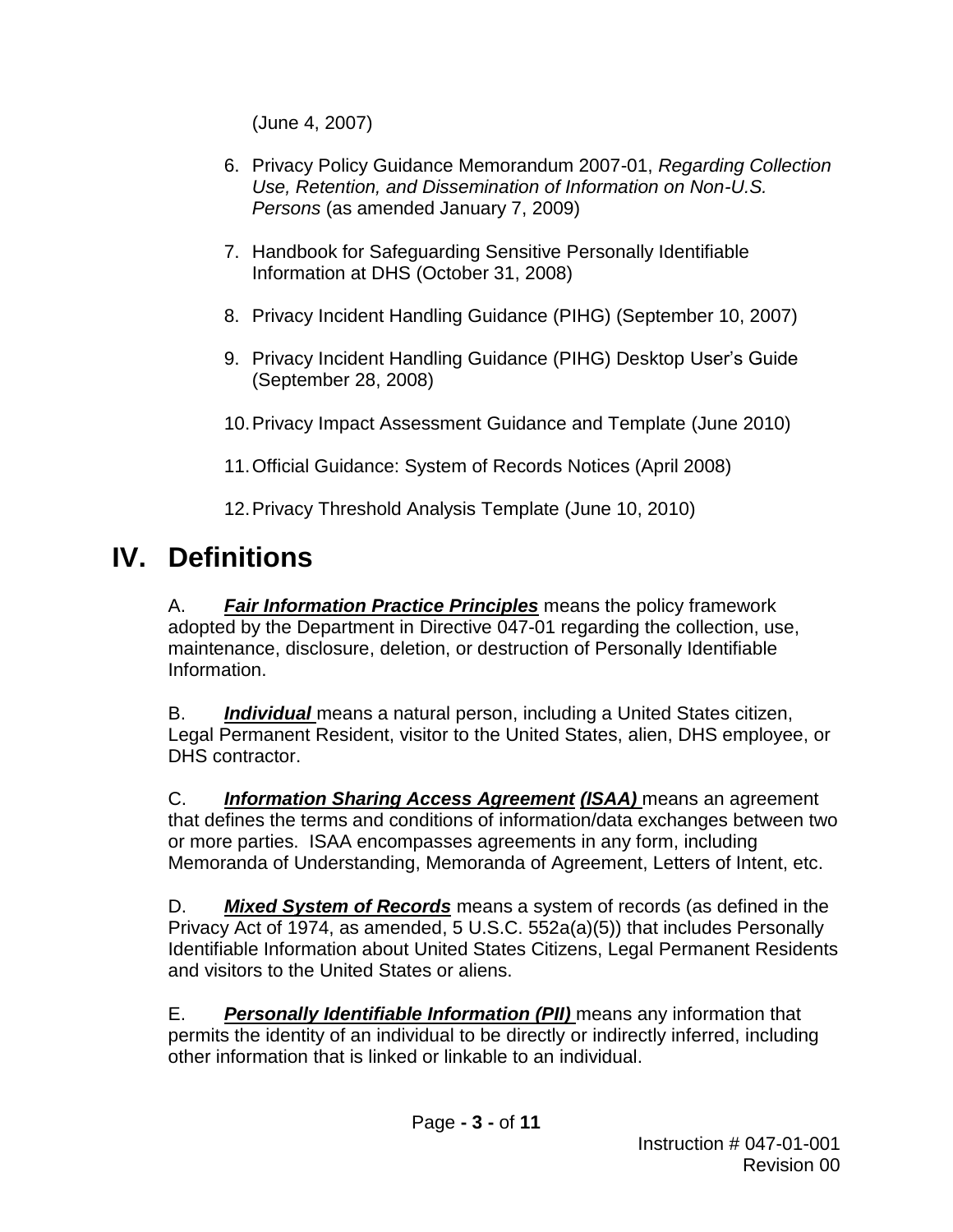For example, when linked or linkable to an individual, such information includes a name, social security number, date and place of birth, mother's maiden name, account number, license number, vehicle identifier number, license plate number, device identifier or serial number, internet protocol address, biometric identifier (e.g., photograph, fingerprint, iris scan, voice print), educational information, financial information, medical information, criminal or employment information, information created specifically to identify or authenticate an individual (*e.g.,* a random generated number).

F. *Privacy Act Amendment Request* means an Individual's request that information pertaining to him or her held in a DHS system of records be amended or corrected, as provided by the Privacy Act of 1974, as amended (5 U.S.C. 552a(d)(2)).

G. *Privacy Act Statement* means the disclosure statement required by Section (e)(3) of the Privacy Act to appear on documents used by the Department to collect PII from individuals to be maintained in a Privacy Act System of Records.

H. *Privacy Compliance Documentation* means any document required by statute or by the Chief Privacy Officer that supports compliance with DHS privacy policy, procedures, or requirements, including but not limited to Privacy Threshold Analyses, Privacy Impact Assessments, System of Records Notices, Notices of Proposed Rulemaking for Exemption to Privacy Act System of Records (NPRM), and Final Rules.

I. *Privacy Impact Assessment (PIA)* means both the DHS Privacy Office process to be followed and the document required whenever an information technology (IT) system, technology, rulemaking, program, pilot project, or other activity involves the planned use of PII or otherwise impacts the privacy of individuals as determined by the Chief Privacy Officer. A PIA describes what information DHS is collecting, why the information is being collected, how the information will be used, stored, and shared, how the information may be accessed, how the information will be protected from unauthorized use or disclosure, and how long it will be retained. A PIA also provides an analysis of the privacy considerations posed and the steps DHS has taken to mitigate any impact on privacy. As a general rule, PIAs are public documents. The Chief Privacy Officer may modify or waive publication for security reasons, or to protect classified, sensitive, or private information included in a PIA.

J. *Privacy Incident* means the loss of control, compromise, unauthorized disclosure, unauthorized acquisition, unauthorized access, or any similar term referring to situations where persons other than authorized users have access or potential access to PII in usable form, whether paper or electronic, or where authorized users access PII for an unauthorized purpose. Privacy Incidents include both suspected and confirmed incidents involving PII.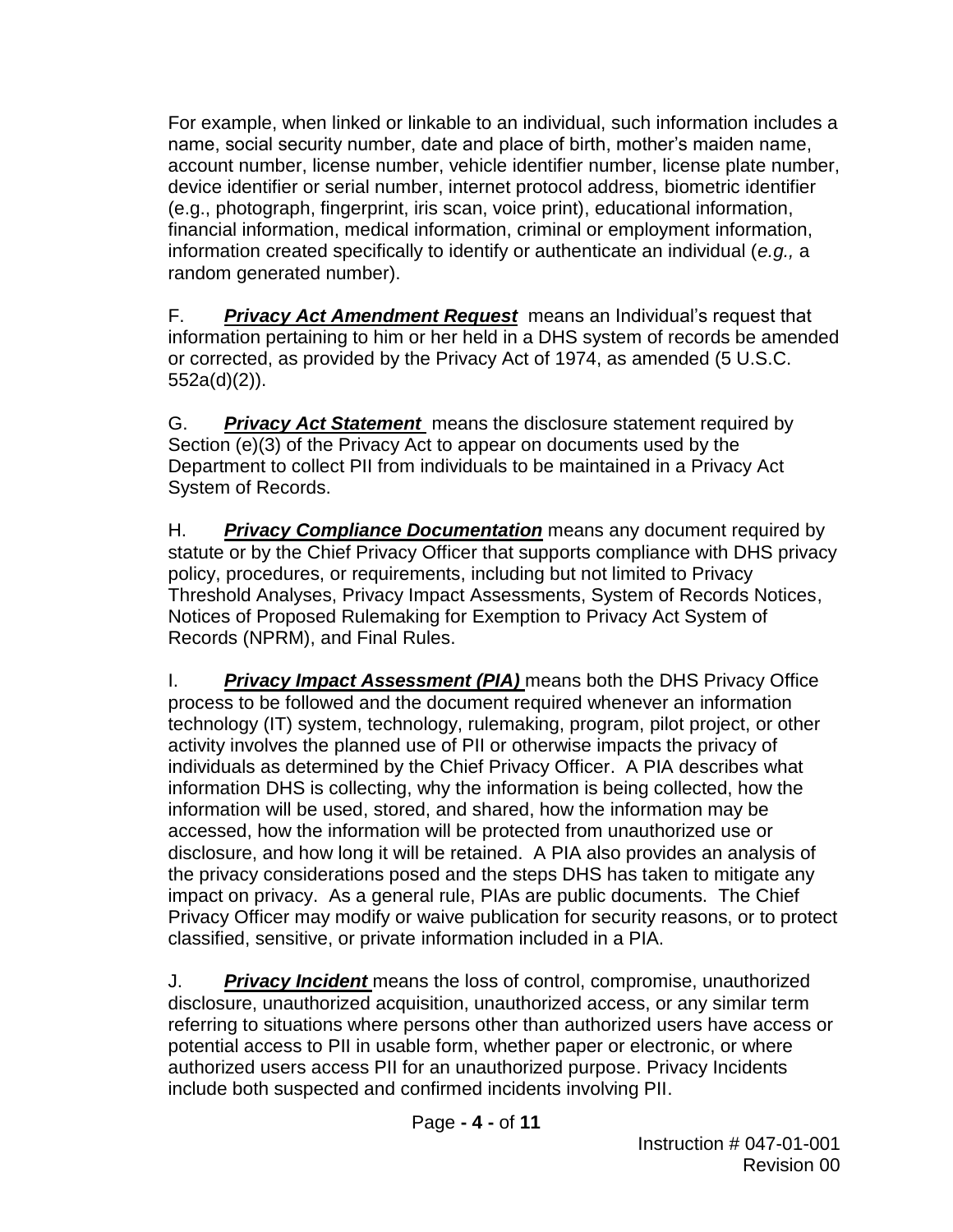K. *Privacy Threshold Analysis (PTA)* means both the DHS Privacy Office process to be followed and the document used to identify information technology (IT) systems, technologies, rulemakings, programs, or pilot projects that involve PII and other activities that otherwise impact the privacy of individuals as determined by the Chief Privacy Officer, and to assess whether there is a need for additional Privacy Compliance Documentation. A PTA includes a general description of the IT system, technology, rulemaking, program, pilot project, or other Department activity and describes what PII is collected (and from whom) and how that information is used.

L. *Program Manager* means the DHS employee who is responsible for the planning and operation of a DHS program.

M. *Sensitive Personally Identifiable Information (Sensitive PII)* means PII which, if lost, compromised, or disclosed without authorization could result in substantial harm, embarrassment, inconvenience, or unfairness to an Individual. Some types of PII, such as Social Security Number (SSNs), Alien Registration Number, and biometric identifiers, are always sensitive. Other types of PII, such as an individual's driver's license number, financial account number, citizenship or immigration status, or medical information are Sensitive PII if DHS maintains them in conjunction with other identifying information about the Individual. In some instances the context surrounding the PII may determine whether it is sensitive. For example, a list of employee names by itself may not be Sensitive PII, but could be if it is a list of employees who received poor performance ratings.

N. *System Manager* means the DHS employee identified in a System of Records Notice who is responsible for the operation and management of the system to which the System of Records Notice pertains.

O. *System of Records Notice (SORN)* means the official public notice of a DHS system of records as required by the Privacy Act of 1974 (as amended). The SORN identifies (1) the purpose for the system of records, (2) the individuals covered by information in the system of records, (3) the categories of records maintained about individuals, and (4) the ways in which the information is generally shared by the Department. The SORN also provides notice of the mechanisms available for individuals to exercise their Privacy Act rights to access and correct the PII that DHS maintains about them.

## **V. Responsibilities**

A. *All DHS employees* are responsible for complying with Directive 047-01 and with privacy policies and procedures issued by the Chief Privacy Officer, and for protecting PII from unauthorized use or disclosure.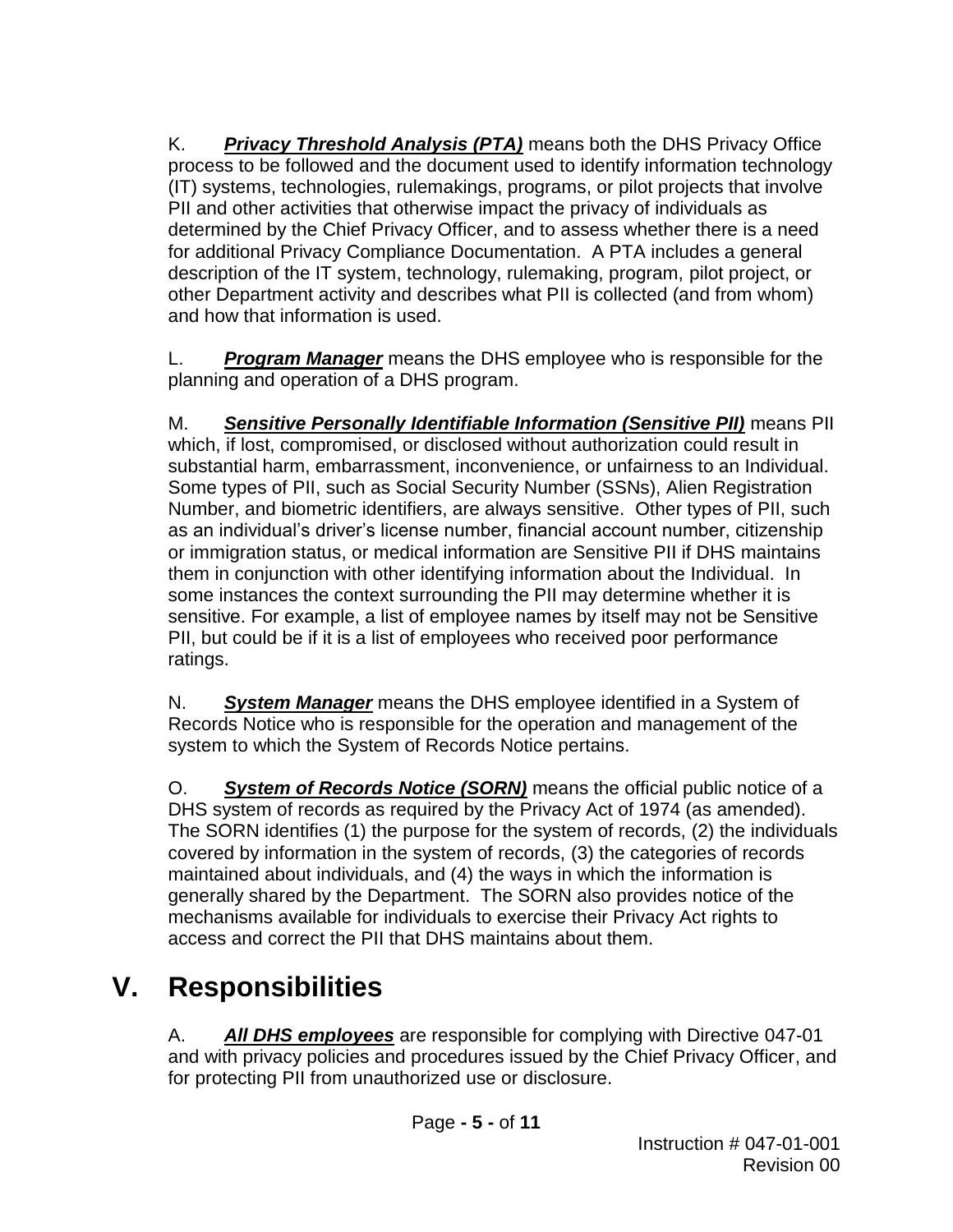B. *Component Freedom of Information Act (FOIA) Officers* are responsible for documenting and implementing procedures for identifying, processing, tracking, and reporting on Privacy Act Amendment Requests, where those duties are not undertaken by Component Privacy Officers.

#### C. *Component Privacy Officers* are responsible for:

1. Maintaining an ongoing review of all Component IT systems, technologies, rulemakings, programs, pilot projects, information sharing, and other activities to identify collections and uses of PII and to identify any other attendant privacy impacts;

2. Coordinating with System Managers and Program Managers, together with the Chief Privacy Officer and counsel for the Component, to complete required Privacy Compliance Documentation (1) for all proposed Component IT systems, technologies, rulemakings, programs, pilot projects, information sharing, or other activities that involve PII or otherwise impact the privacy of individuals, and (2) for any changes to operational IT systems, technologies, rulemakings, programs, or pilot projects, information sharing, or other activities that involve PII or otherwise impact the privacy of individuals;

3. Reviewing Component policies and directives to ensure compliance with DHS privacy policy, privacy laws applicable to DHS, and federal government-wide privacy policies;

4. Overseeing Component implementation of DHS privacy policy (including all guidance documents and memoranda issued by the Chief Privacy Officer);

5. Providing the Chief Privacy Officer all Component information necessary to meet the Department's responsibilities for reporting to Congress or OMB on DHS activities that involve PII or otherwise impact privacy;

6. Overseeing the Component's implementation of Component procedures, and guidance issued by the Chief Privacy Officer, for handling suspected and confirmed Privacy Incidents; notifying the Chief Privacy Officer and other Department offices of such Incidents as Component procedures dictate; ensuring that Privacy Incidents have been properly mitigated; and recommending that the Chief Privacy Officer close Privacy Incidents upon mitigation;

7. Processing privacy complaints from organizations, DHS employees, and other individuals, whether received directly or by referral from the Chief Privacy Officer;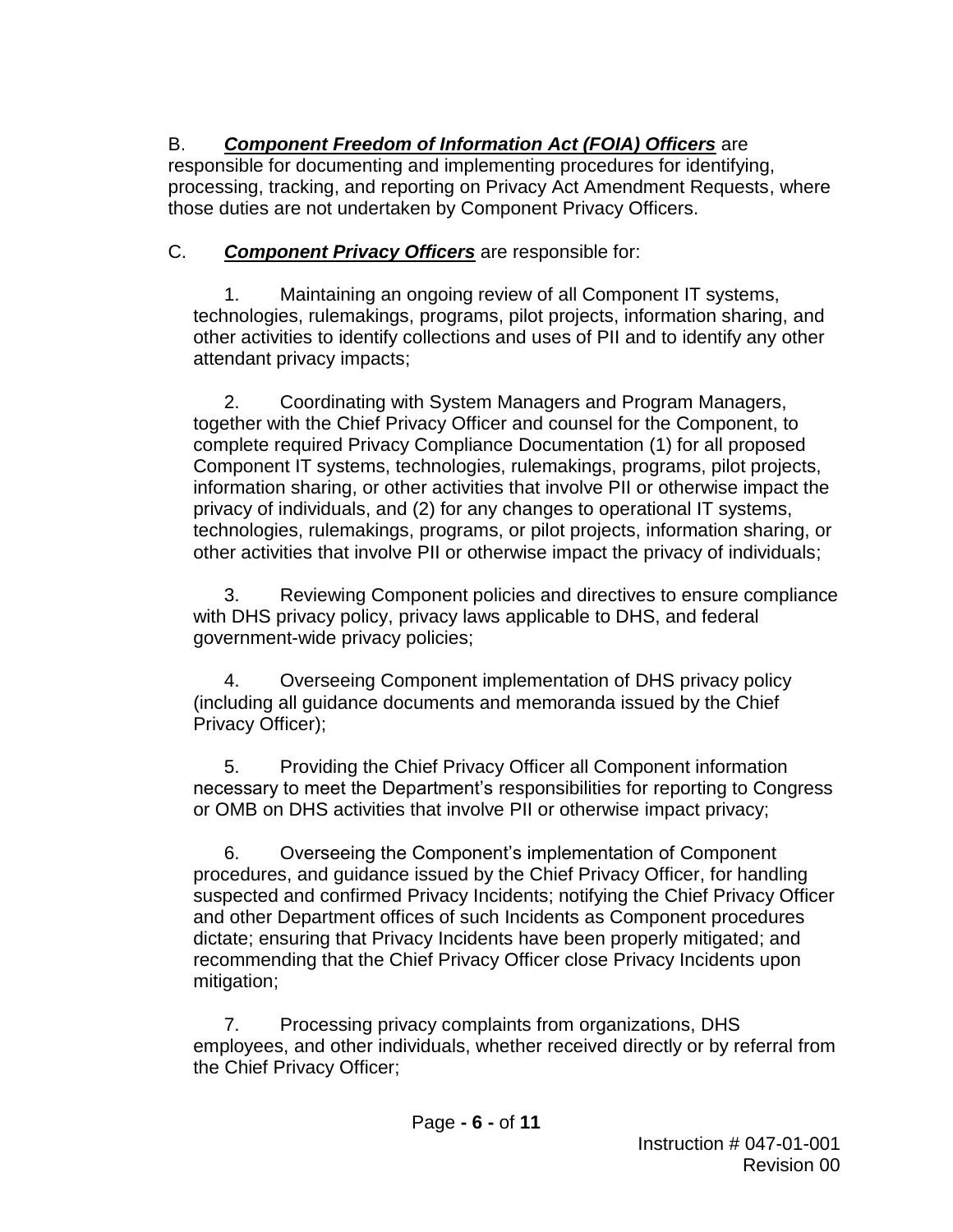8. Overseeing Component privacy training and providing educational materials, consistent with mandatory and supplementary training developed by the Chief Privacy Officer;

9. Maintaining an ongoing review of all Component data collection forms, whether electronic or paper-based, to ensure compliance with the Privacy Act Statements and all implementing regulations and guidelines;

10. Reviewing Component record retention schedules for paper or electronic records that contain PII to ensure privacy interests are considered in the establishment of Component record disposition policies;

11. In consultation with the Chief Privacy Officer, advising the Component on information sharing activities that involve the disclosure or receipt of PII and participating in the review of ISAAs; and

12. Documenting and implementing procedures for identifying, processing, tracking, and reporting on Privacy Act Amendment Requests.

D. *The Office of Policy* is responsible for submitting all proposed international ISAAs to the Chief Privacy Officer for review and approval.

E. *Privacy Points of Contact (PPOCs)* are responsible for assuming the duties of Component Privacy Officers in Components that do not have Privacy Officers.

#### F. *Program Managers* and *System Managers* are responsible for:

- 1. Coordinating with the Chief Privacy Officer and the Component Privacy Officer or PPOC to ensure that privacy is appropriately addressed when proposing, developing, implementing, or changing any IT system, technology, regulation, rulemaking, program, or other activity, including pilot activities;
- 2. Coordinating with the Chief Privacy Officer, the Component Privacy Officer or PPOC, and counsel to prepare drafts of all Privacy Compliance Documentation required when proposing, developing, or implementing or changing any IT system, technology, regulation, rulemaking, program, or other activity, including pilot activities;
- 3. Monitoring the design, deployment, operation, and retirement of programs and systems to ensure that the use of PII is limited to those uses described in the Privacy Compliance Documentation;
- 4. Establishing administrative, technical, and physical controls for storing and safeguarding PII consistent with DHS privacy, security, and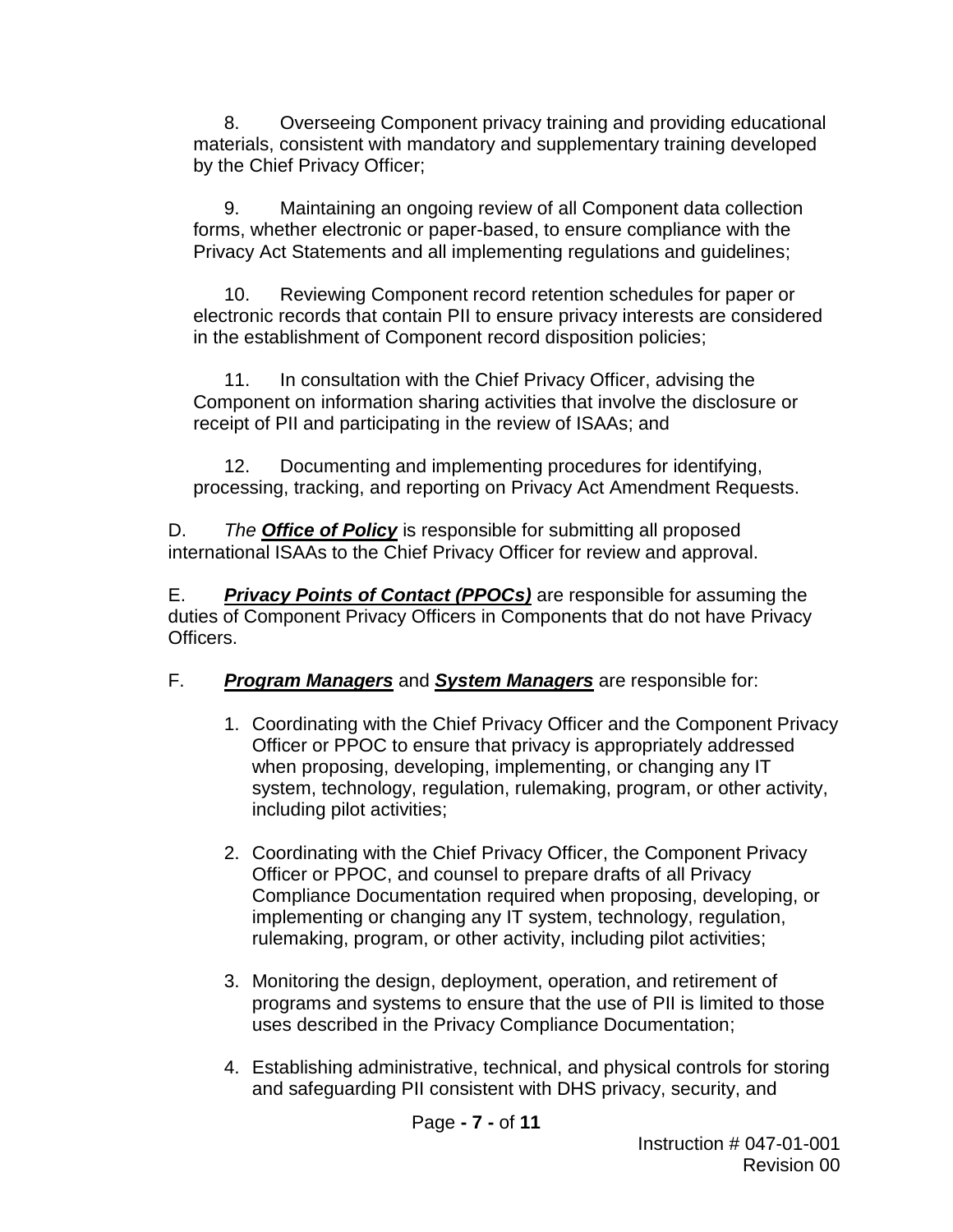records management requirements to ensure the protection of PII from unauthorized access, disclosure, or destruction;

- 5. Overseeing systems and programs that maintain PII, whether in electronic or paper form, and reporting any suspected or confirmed Privacy Incidents to the appropriate party in accordance with Component procedures for handling Privacy Incidents; and
- 6. In consultation with the Component Privacy Officer or PPOC and the Chief Privacy Officer, developing and implementing privacy procedures and job-related privacy training to safeguard PII in program and system operations.

## VI. **Content and Procedures**

A. Mixed Systems of Records: DHS treats PII that it collects, uses, maintains, and/or disseminates in connection with a Mixed System of Records as a System of Records subject to the Privacy Act, regardless of whether the information pertains to a U.S. citizen, Legal Permanent Resident, visitor, or alien. Components handle non-U.S. person PII held in mixed systems in accordance with the Fair Information Practice Principles set forth in the Attachment to Directive 047-01. As a matter of DHS policy, non-U.S. persons have the right of access to their PII and the right to amend their records, absent an exemption under the Privacy Act; however, this policy does not extend or create a right of judicial review for non-U.S. persons.

B. Privacy Compliance Documentation: Program Managers and System Managers complete all Privacy Compliance Documentation set forth in applicable requirements (e.g., statutes regulations, Executive Orders, and policies issued by the Chief Privacy Officer), as follows:

1. Whenever a DHS IT system, technology, rulemaking, program, pilot project, or other activity involves the planned use of PII or otherwise impacts the privacy of individuals as determined by the Chief Privacy Officer, the relevant manager completes a PTA in accordance with Privacy Office guidance and submits it to the Component Privacy Officer or PPOC.The Component Privacy Officer or PPOC reviews the proposed PTA in consultation with counsel for the Component and submits it, together with a recommendation as to whether a PIA is necessary, to the Chief Privacy Officer. The Chief Privacy Officer determines whether a PIA is required, based on answers provided in the PTA and taking into consideration the Component Privacy Officer's or PPOC's recommendation.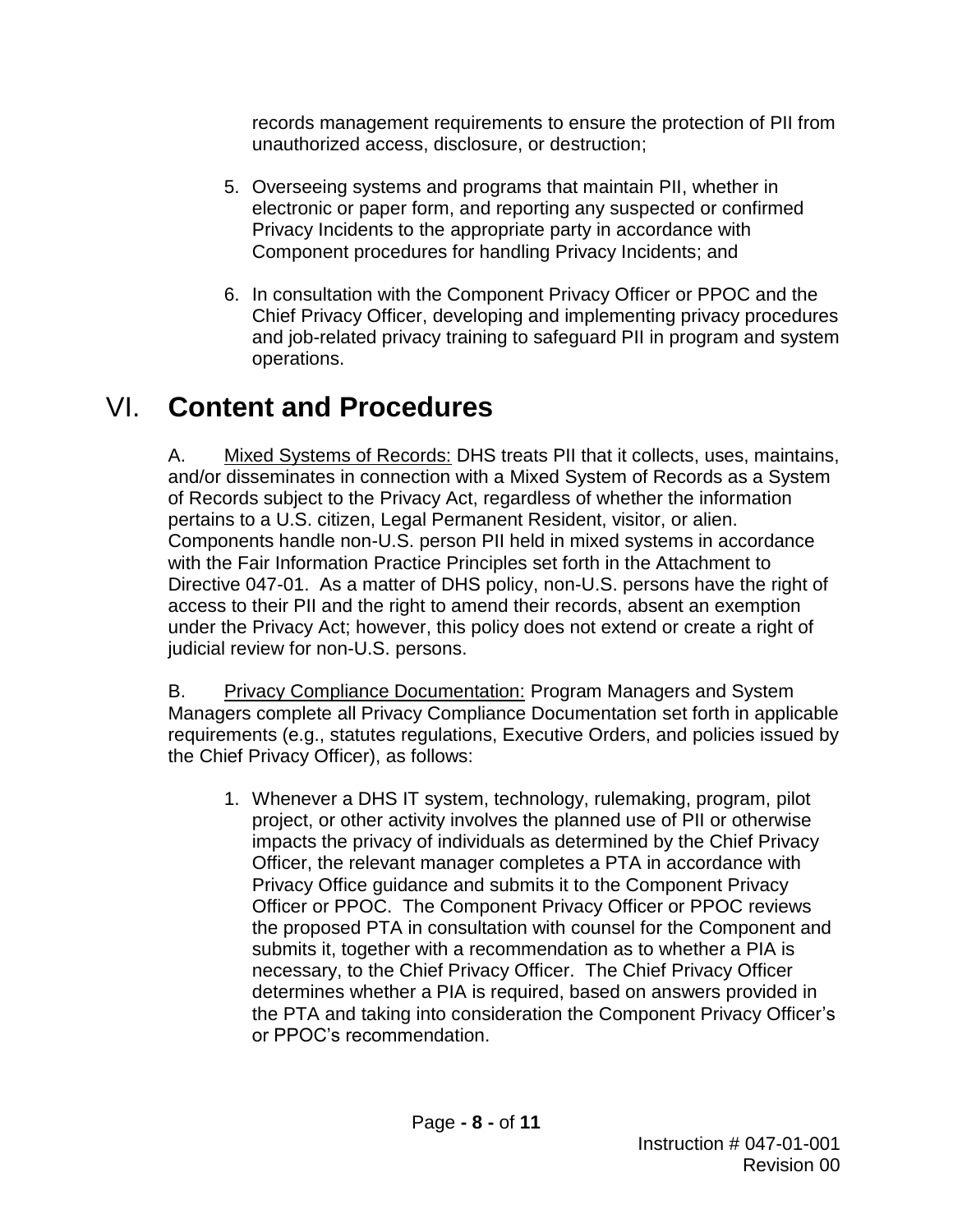- 2. If the Chief Privacy Officer concludes that a PIA is necessary for a DHS IT system**,** technology, rulemaking, program, pilot project, or other activity that impacts the privacy of individuals, the relevant manager works with the Component Privacy Officer or PPOC, counsel for the Component, and the Chief Privacy Officer to complete the PIA in accordance with guidance issued by the Chief Privacy Officer. The Chief Privacy Officer reviews and provides final approval for all PIAs.
- 3. The Chief Privacy Officer, in consultation with the relevant Component Privacy Officer or PPOC and counsel for the Component, determines whether a particular collection of PII is a System of Records for Privacy Act purposes and whether to propose a rule that would exempt the system from certain aspects of the Privacy Act. If the system is a Privacy Act System of Records and it is not covered by an existing SORN, the Component Privacy Officer or PPOC, in consultation with counsel for the Component, prepares a SORN and, where appropriate, an NPRM describing proposed Privacy Act exemptions for the System of Records and, after public comment, a Final Rule, in accordance with guidance issued by the Chief Privacy Officer. The Chief Privacy Officer reviews and provides final approval for all SORNs, NPRMs, and Final Rules.
- 4. The Chief Privacy Officer schedules completed PTAs, PIAs, and SORNs for mandatory review as follows: at least every three years for PTAs and PIAs, and every two years for SORNs. The Chief Privacy Officer notifies the relevant Component Privacy Officer or PPOC that a PTA, PIA, and/or SORN review is required and begins the collaborative review process, which follows the process described in this Instruction for new PTAs, PIAs, and SORNs.
- 5. Consistent with guidance issued by the Chief Privacy Officer, Program Managers and System Managers submit drafts of all Privacy Act Statements to the Chief Privacy Officer, or to the relevant Component Privacy Officer or PPOC, for review and final approval. Privacy Act Statements are included in all documents, whether in paper or electronic form, that the Department uses to collect PII from individuals to be maintained in a Privacy Act System of Records.

C. Social Security Numbers (SSN): Department employees collect SSNs from Individuals only (1) when the collection is permitted by statute or regulation or (2) where the Chief Privacy Officer, in coordination with the relevant Component Privacy Officer or PPOC and counsel for the Component, determines that there is other authority for the collection and that the collection is necessary. The relevant Program Manager or System Manager, in coordination with the Component Privacy Officer or PPOC, completes a PTA in accordance with guidance issued by the Chief Privacy Officer any time a new Department IT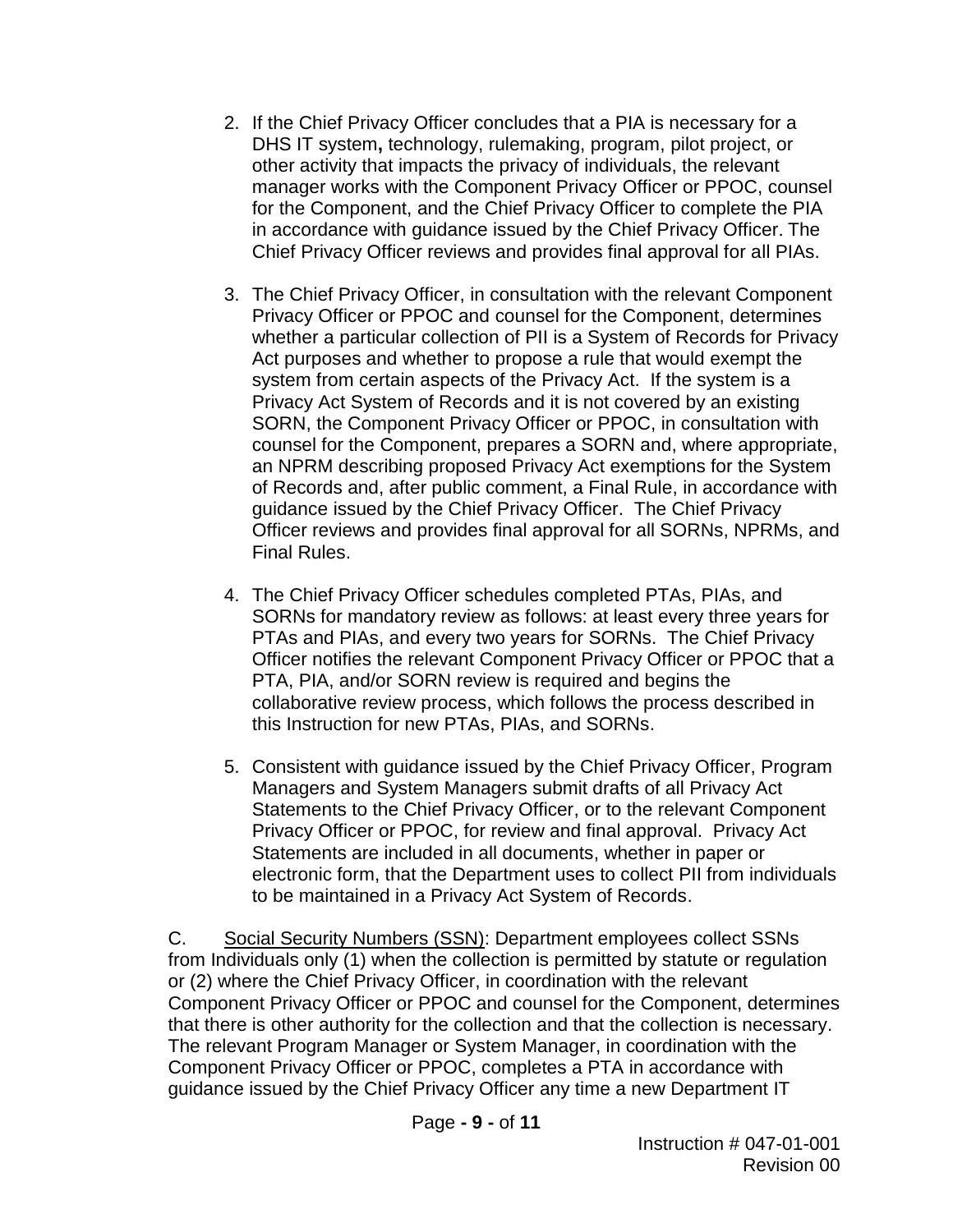system, technology, rulemaking, program, or other activity, or any change thereto, involves the planned collection of SSNs.

D. Information Sharing Access Agreements: Component Privacy Officers or PPOCs, the Office for Civil Rights and Civil Liberties, and the Office of the General Counsel should be involved in all phases of ISAA development. Component Privacy Officers, PPOCs, or other DHS employees, as appropriate, submit all proposed interagency ISAAs involving PII to the Chief Privacy Officer for review and approval prior to finalizing an agreement. The Office of Policy submits all proposed international ISAAs to the Chief Privacy Officer for review and approval. The Chief Privacy Officer reviews all proposed ISAAs and works with the relevant Component Privacy Officer or PPOC, or the Office of International Affairs, as appropriate, to ensure that such agreements are amended, where necessary, to fully comply with DHS privacy policy and ISAA guidance.

E. Privacy Incident Handling: The Chief Privacy Officer collaborates closely with staff of the Enterprise Operations Center and others in the Office of the Chief Information Officer, and with Component Privacy Officers, PPOCs, and staff of the Office of Inspector General, as appropriate, in handling privacy incidents. This collaboration takes place through the Privacy Incident Management Program to ensure that all DHS Privacy Incidents are identified, reported, and responded to appropriately to mitigate harm to individuals, and to DHS-maintained assets and information. The Chief Privacy Officer determines whether all required actions in connection with a Privacy Incident have been accomplished and, if so, approves closure of the Privacy Incident.

F. Privacy Complaint Handling: The Chief Privacy Officer collaborates with Component Privacy Officers to review privacy complaints received throughout DHS, and to provide redress as appropriate. Under the terms of a March 2008 Memorandum of Understanding between the Chief Privacy Officer and the DHS Inspector General, OIG has the opportunity to decide whether to conduct investigations of allegations of criminal misconduct, systemic violations, serious management problems, and allegations of non-criminal misconduct by employees at the GS-15 level or higher and all political and Schedule C employees, and, where it declines to do so, refers the matter to the Privacy Office for review and resolution.

G. Privacy Act Amendment Requests: Components identify, process, track, and report on Privacy Act Amendment Requests in accordance with applicable regulations, OMB guidelines, guidance issued by the Chief Privacy Officer, and procedures established by Component Privacy Officers or FOIA Officers. In general, the Component Privacy Officer or FOIA Officer identifies which records in a non-exempt DHS System of Records the Privacy Act Amendment Request seeks to amend, and forwards the Request to the appropriate records system manager, who confirms that the Individual submitting the Request is either the